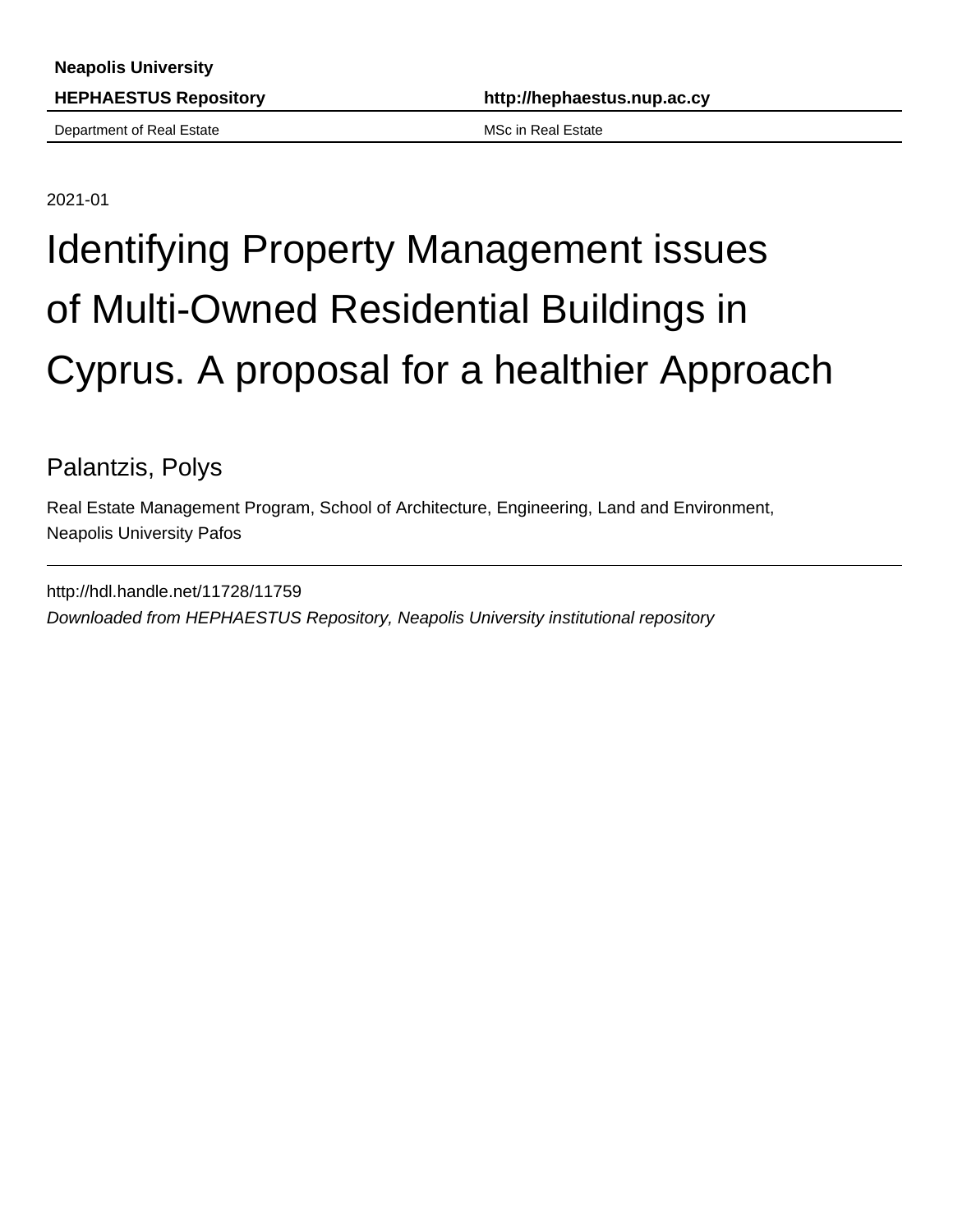**M.Sc. in Real Estate**



## **Identifying Property Management issues of Multi-Owned Residential Buildings in Cyprus. A proposal for a healthier Approach**

Polys Palantzis

Nicosia, January 2021

Instructing Professor: Dr. Thomas Demopoulos